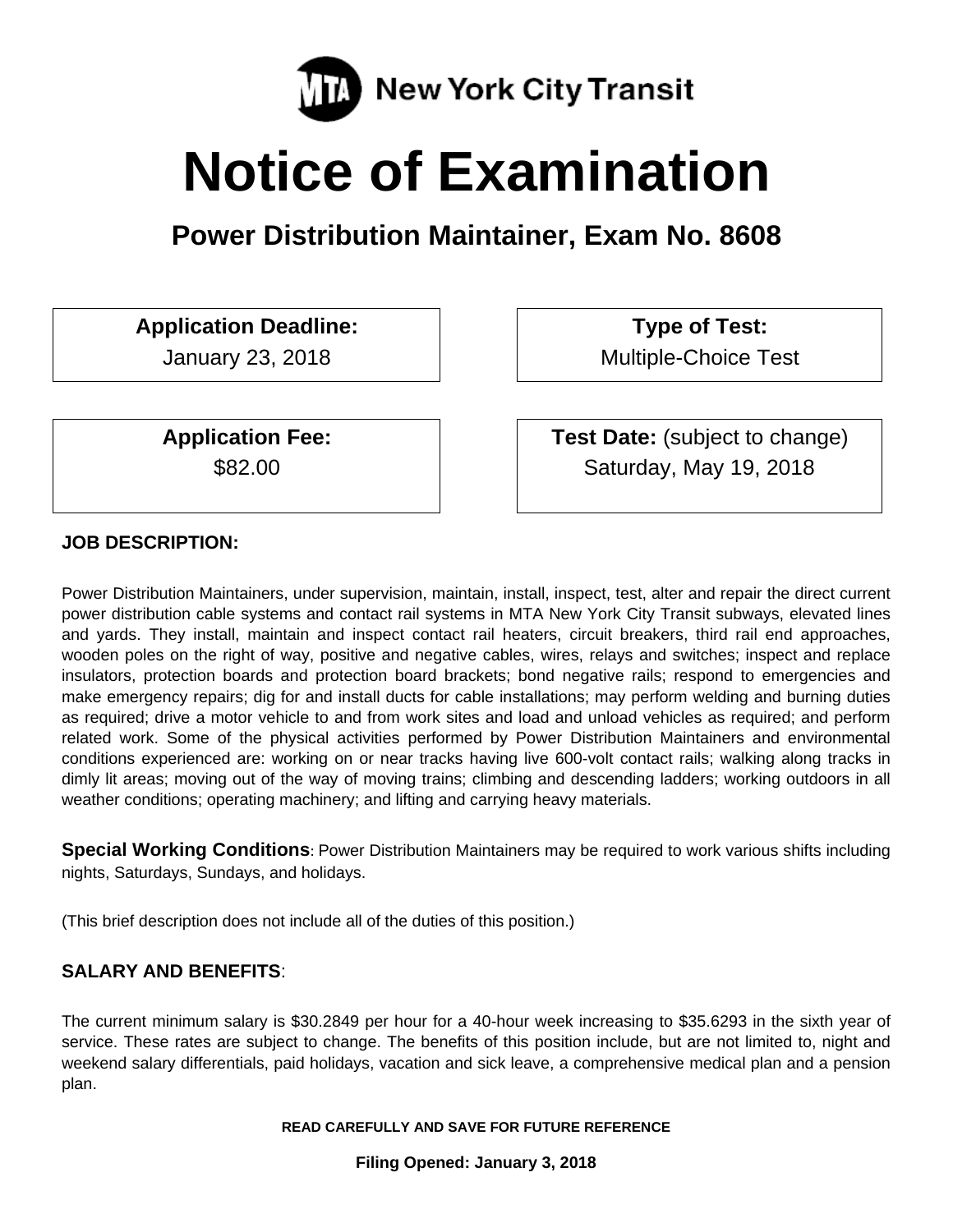Power Distribution Maintainer, Exam No. 8608 **Page 2 of 6** Page 2 of 6

## **HOW TO QUALIFY:**

**Education and Experience Requirement:** By the **last day of the Application Period** you must meet the following requirements:

- 1. Four years of full-time satisfactory experience as a fully trained electrical distribution maintainer performing work in the maintenance, installation, inspection, testing, altering and repair of electrical power cable or power distribution cable systems; or
- 2. Three years of full-time satisfactory experience as described in "1" plus:
	- a) Graduation from an approved vocational high school with a major course of study in the electrical or electronic field; or
	- b) Graduation from a trade or technical school with a major course of study in the electrical or electronic field totaling 600 hours; or
	- c) Graduation from an accredited college or university with an associate degree in electrical, electronic or electromechanical technology, or a closely related field; or
- 3. Two years of full-time satisfactory experience as described in "1" above, plus a baccalaureate degree from an accredited college or university in electrical engineering, electronic technology, electrical engineering technology, electromechanical technology, or a closely related field; or
- 4. Completion of a four-year full-time apprenticeship in the electrical, electronic or electromechanical trade recognized by the New York State Department of Labor, the United States Department of Labor or any state apprenticeship council which is recognized by the United States Department of Labor.

Vocational high school, technical school or trade school education must be approved by a State's Department of Education or a recognized accrediting organization. College education must be from an accredited college or university, accredited by regional, national, professional or specialized agencies recognized as accrediting bodies by the U.S. Secretary of Education, and by the Council for Higher Education Accreditation (CHEA).

**Note:** You may be given the multiple-choice test before we review your qualifications. You are responsible for determining whether you meet the qualification requirements for this examination prior to submitting your application. If you are marked "Not Qualified," your application fee will **not** be refunded and you will **not** receive a score.

## **REQUIREMENTS TO BE APPOINTED**

**Driver License Requirement:** At the time of appointment, you must have a motor vehicle driver license valid in the state of New York with no disqualifying restrictions that would preclude the performance of the duties of this title. If you have serious moving violations, license suspension or an accident record you may be disqualified. This license must be maintained for the duration of your employment in the title.

**Drug Screening Requirement:** You must pass a drug screening in order to be appointed, and if appointed, you will be subject to random drug and alcohol tests for the duration of your employment. Additionally, if you have tested positive on a drug or alcohol test or had a refusal to test during pre-employment or while employed by a Federal DOT-regulated employer during the applicable period, you must have completed the Substance Abuse Professional (SAP) process required by federal law in order to be appointed to this safety-sensitive position.

**Residency:** New York City residency is not required for this position.

#### **READ CAREFULLY AND SAVE FOR FUTURE REFERENCE**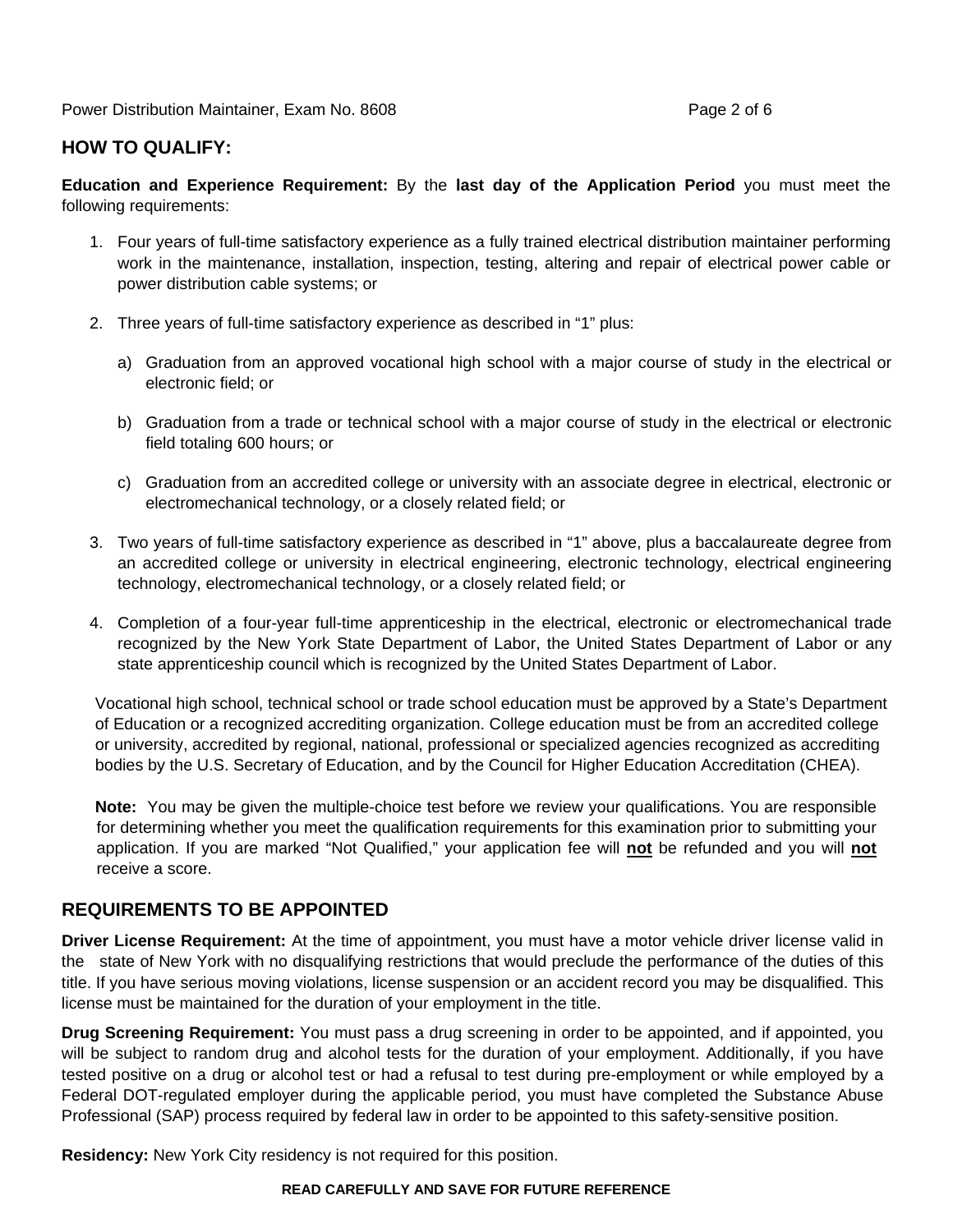Power Distribution Maintainer Exam No. 8608 Page 3 of 6

# **REQUIREMENTS TO BE APPOINTED (Continued)**

**English Requirement:** You must be able to understand and be understood in English.

**Proof of Identity:** Under the Immigration and Reform Control Act of 1986, you must be able to prove your identity and your right to obtain employment in the United States prior to employment with MTA New York City Transit.

## **HOW TO OBTAIN AN APPLICATION:**

During the application period, you must obtain an *Application* and any other required forms for this examination online at http://mta.info/nyct/hr/appexam.htm or in person at the MTA New York City Transit Exam Information Center as indicated below.

**MTA New York City Transit Exam Information Center:** Open Monday through Friday, from 9 AM to 3 PM, in the lobby at 180 Livingston Street, Brooklyn, New York. Directions: take the A, C, F or R trains to the Jay Street-Metro Tech Station, or the 2, 3, or the G train to the Hoyt Street Station. The MTA New York City Transit Exam Information Center will be closed on January 15, 2018 in observance of the Martin Luther King Jr. holiday.

## **REQUIRED FORMS:**

**Application:** Make sure that you follow all instructions included with your *Application*, including payment of fee. Save a copy of the instructions for future reference.

**Education and Experience Test Paper:** Write your social security number in the box at the top of the cover page, and the examination title and number in the box provided. This form must be filled out completely and in detail for you to receive your proper rating. Keep a copy of your completed Education and Experience Test Paper for your records.

**Foreign Education Fact Sheet (required only if you need credit for your foreign education for this examination):** If you were educated outside of the United States, you must have your foreign education evaluated to determine its equivalence to education obtained in the United States. The services that are approved to make this evaluation, as well as instructions on how to submit this evaluation are listed in the *Foreign Education Fact Sheet* included with your application packet. When you contact the evaluation service, ask for a *document-bydocument* (general) evaluation of your foreign education.

# **HOW TO SUBMIT AN APPLICATION AND PAY THE APPLICATION FEE:**

If you believe you meet the requirements in the "How To Qualify" section, you **must** apply by mail. MTA New York City Transit will **not** accept applications in person.

## **Applications by Mail must:**

- **1.** Include all the required forms, as indicated in the Required Forms section above.
- **2.** Be postmarked by the last day of the application period.
- **3.** Be mailed to the address in the "Correspondence" section of this notice.
- **4.** Include the appropriate fee in the form of a money order.

(continued)

#### **READ CAREFULLY AND SAVE FOR FUTURE REFERENCE**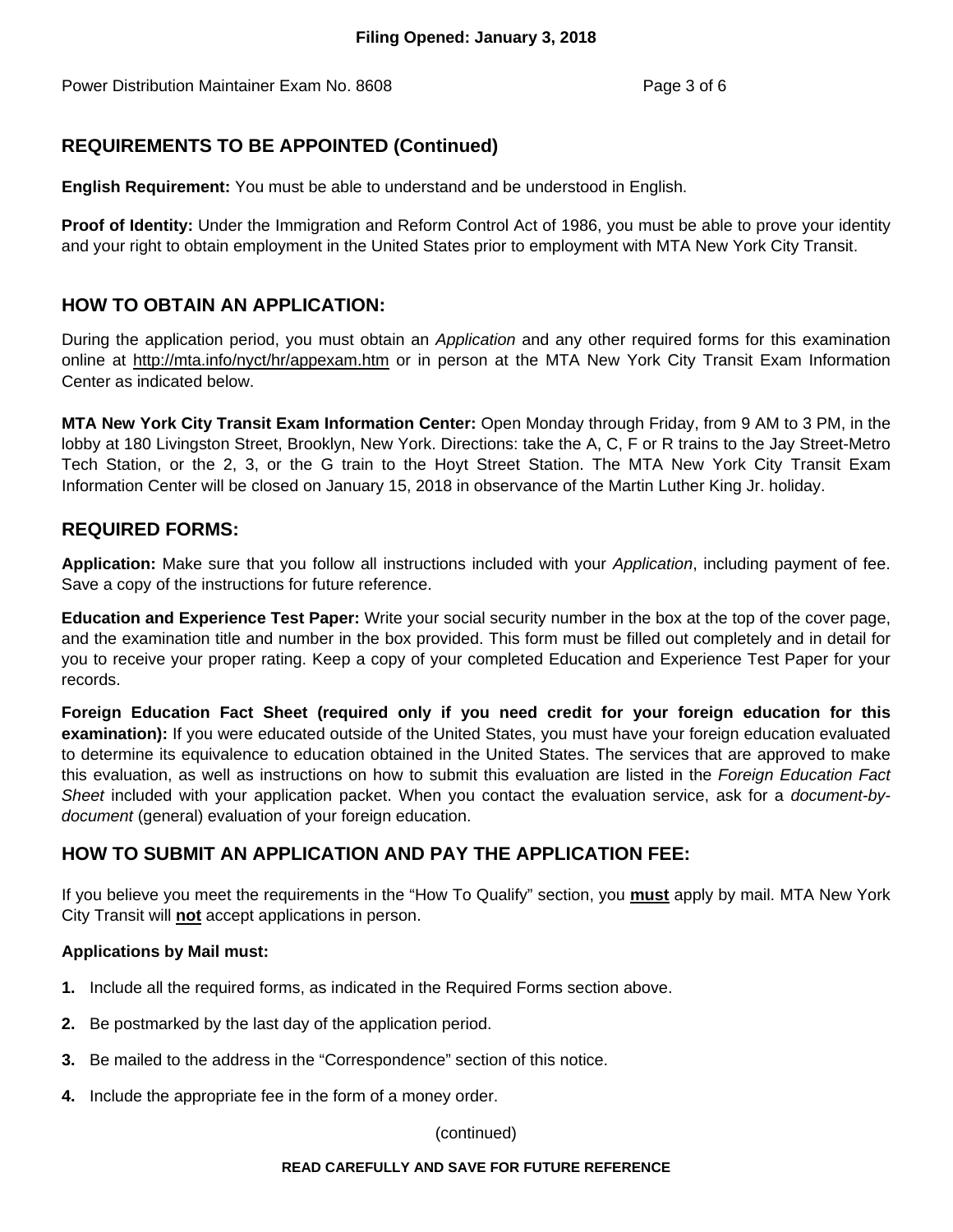Power Distribution Maintainer Exam No. 8608 Page 4 of 6

## **HOW TO SUBMIT AN APPLICATION AND PAY THE APPLICATION FEE (Continued)**

### **The Money Order (Postal Money Order Preferred) must:**

- **1.** Be made payable to MTA New York City Transit.
- **2.** Be valid for one year.
- **3.** Have the following information written on it: your name, home address, the last four digits of your social security number, and the exam title and exam number.

Save your money order receipt for future reference and proof of filing an *Application*.

#### **Cash and personal checks will not be accepted.**

**Application Fee:** This fee is generally non-refundable. Under special circumstances, you may be entitled to a refund. You should refer to the Department of Citywide Administrative Services (DCAS) Exam Regulations to determine if you are entitled to a refund prior to requesting one. You can refer to the bottom of the last page of this Notice of Examination for instructions on how to obtain a copy of the DCAS Exam Regulations.

## **HOW TO SUBMIT AN APPLICATION WHEN REQUESTING A FEE WAIVER**

Applicants who wish to request a Fee Waiver must obtain an *Application* in person at the MTA New York City Transit Exam Information Center as indicated above and must submit the *Application* and required forms by mail to the address in the Correspondence section below **by the last day of the application period**.

MTA New York City Transit will not accept applications in person. Additional information on how to request an application fee waiver is available with the Application.

## **ADMISSION LETTER**

An *Admission Letter or Not Qualified Letter* will be mailed to you about 10 days before the date of the multiplechoice test. If you are qualified and do not receive an *Admission Letter* at least 4 days before the test date, you may obtain a duplicate letter at the MTA New York City Transit Exam Information Center as indicated above. A paper copy of the *Admission Letter* is your ticket for admission to the test.

## **THE TEST:**

You will be given a competitive multiple-choice test. A score of at least 70% is required to pass the multiple-choice test. Your score on the this multiple-choice test will determine your place on an eligible list.

Veterans' or Disabled Veterans' Credit will be granted only to eligible passing candidates who request that they be applied. Veterans' or Disabled Veterans' Credit should be requested at the time of application, but **must** be requested before the date the eligible list is established. Claims for Veterans' or Disabled Veterans' Credit cannot be made once the eligible list is established.

The multiple-choice test may include questions on: the installation, maintenance and inspection of power distribution equipment; tools and electrical measuring devices used in power distribution work; electrical principles and theory; circuit schematics; electrical work including related computations; safe work practices and procedures; and other related areas.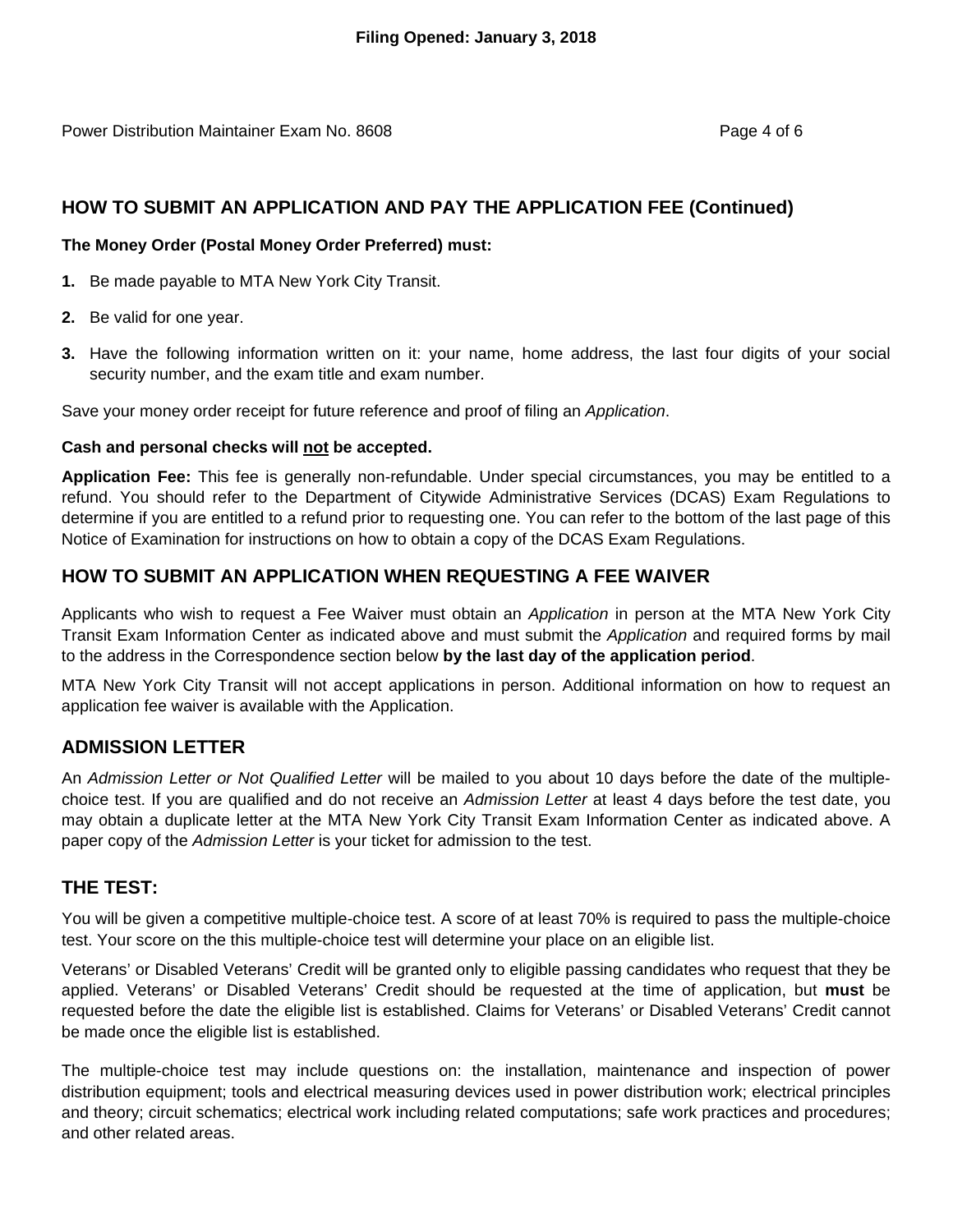#### **READ CAREFULLY AND SAVE FOR FUTURE REFERENCE**

## **Filing Opened: January 3, 2018**

Power Distribution Maintainer Exam No. 8608 **Page 1 and 7 and 7 and 7 and 7 and 7 and 7 and 7 and 7 and 7 and 7 and 7 and 7 and 7 and 7 and 7 and 7 and 7 and 7 and 7 and 7 and 7 and 7 and 7 and 7 and 7 and 7 and 7 and 7 an** 

# **TEST ADMINISTRATION GUIDELINES:**

**Warning:** You are not permitted to enter the test site with cellular phones, smart watches, beepers, pagers, cameras, portable media players, or other electronic devices. Calculators are permitted; however, they must be hand-held, battery or solar powered, numeric only. Calculators with functions **other than** addition, subtraction, multiplication and division **are prohibited**. Electronic devices with an alphabetic keyboard or with word processing or data recording capabilities such as planners, organizers, etc. are prohibited. If you use any of these devices in the testing site building at any time before, during or after the test, you may not receive your test results, your test score may be nullified, and your application fee will not be refunded.

You may not have any other person, including children, present with you while you are being processed for or taking the test and no one may wait for you inside of the test site while you are taking the test.

**Leaving:** You must leave the test site once you finish the test. If you leave the test site after being fingerprinted but before finishing the test, you will not be permitted to re-enter. If you disregard this instruction and re-enter the test site, you may not receive your test results, your test score may be nullified, and your application fee will not be refunded

**Required Identification:** You are required to bring one (1) form of valid (non-expired) signature and photo bearing identification to the test site. The name that was used to apply for the exam must match the first and last name on the photo ID. A list of acceptable identification documents is provided below. If you do not have an acceptable ID, you may be denied testing. Acceptable forms of identification (bring one) are as follows: State issued driver's license, State issued identification card, U.S. Government issued Passport, U.S. Government issued Military Identification Card, U.S. Government issued Alien Registration Card, IDNYC, Employer ID with photo, or Student ID with photo.

## **THE TEST RESULTS:**

If you meet the education and experience requirements and pass the multiple-choice test, your name will be placed in final score order on an eligible list and you will be given a list number. You will be notified by mail of your test results. If you meet all requirements and conditions, you will be considered for appointment when your name is reached on the eligible list.

## **ADDITIONAL INFORMATION:**

**Promotion Examination:** A promotion examination for this title is being held for eligible MTA New York City Transit employees. The names appearing on the promotion list will be considered first in filling vacancies.

## **SPECIAL ARRANGEMENTS:**

**Special Test Accommodations:** If you plan to request special testing accommodations due to disability or an alternate test date due to your religious belief, follow the instructions included with your *Application* and mail your request to the address found in the "Correspondence" section below no later than 30 days prior to the scheduled test date.

**Make-Up Test:** You may apply for a make-up test if you cannot take the multiple-choice test on the scheduled date for any of the following reasons:

- 1. Compulsory attendance before a public body;
- 2. On-the-job injury or illness caused by municipal employment where you are an officer or employee of the City;

(continued)